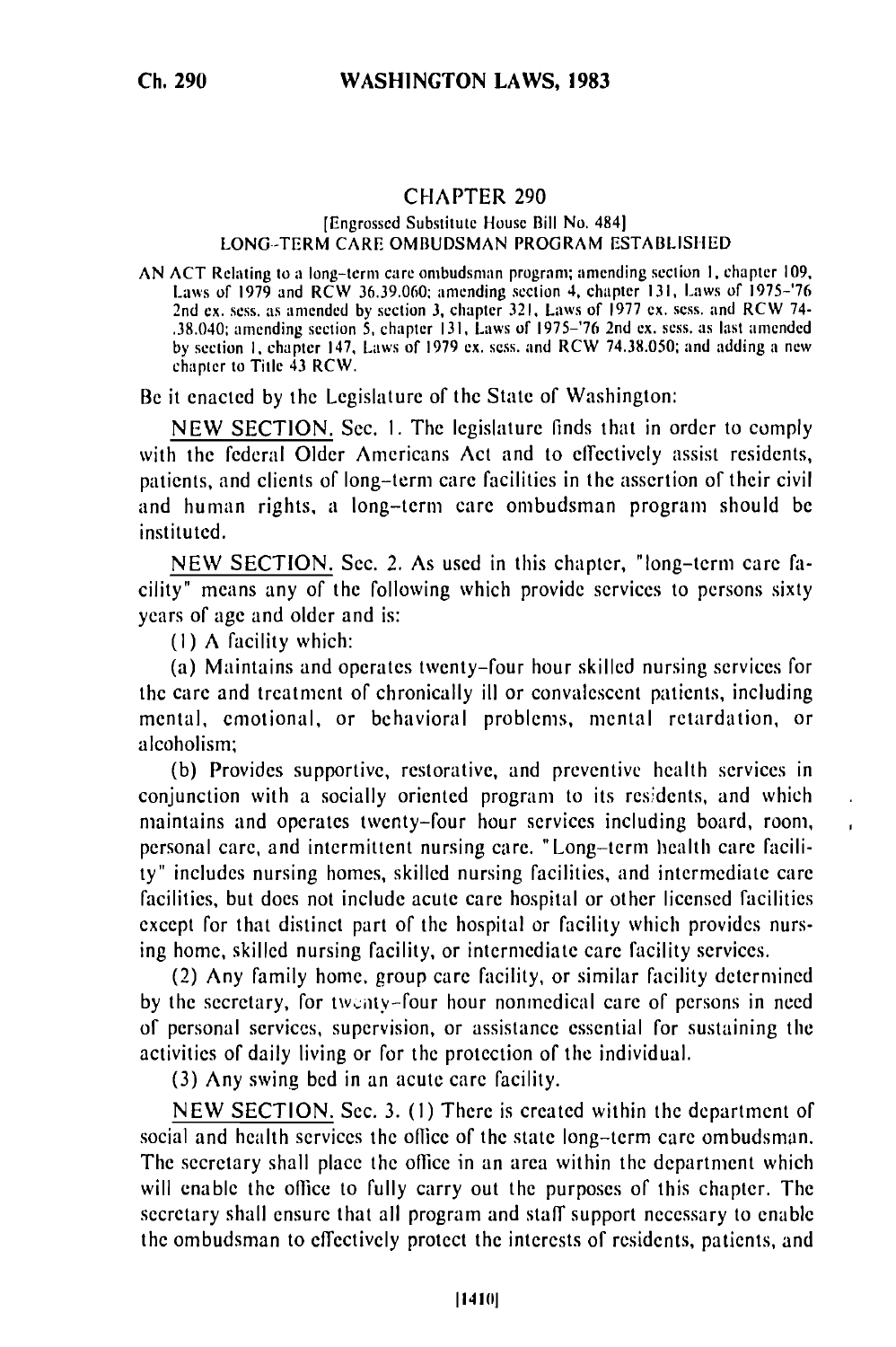clients of all long-term care facilities is made available to the ombudsman to the extent authorized by section 12 of this act.

(2) The state ombudsman shall have the following powers and duties:

(a) To provide services for coordinating the activities of long-term care ombudsmen throughout the state;

(b) Carry out such other activities as the secretary deems appropriate;

(c) Establish procedures consistent with section 11 of this act for appropriate access by long-term care ombudsmen to long-term care facilities and patients' records, including procedures to protect the confidentiality of the records and ensure that the identity of any complainant or resident will not be disclosed without the written consent of the complainant or resident, or upon court order;

(d) Establish a state-wide uniform reporting system to collect and analyze data relating to complaints and conditions in long-term care facilities for the purpose of identifying and resolving significant problems, with provision for submission of such data to the department of social and health services and to the federal department of health and human services, or its successor agency, on a regular basis; and

(e) Establish procedures to assure that any files maintained by ombudsman programs shall be disclosed only at the discretion of the ombudsman having authority over the disposition of such files, except that the identity of any complainant or resident of a long-term care facility shall not be disclosed by such ombudsman unless:

(i) Such complainant or resident, or the complainant's or resident's legal representative, consents in writing to such disclosure; or

(ii) Such disclosure is required by court order.

NEW SECTION. Sec. 4. **(1)** Any long-term care ombudsman authorized by this chapter or a local governmental authority shall have training or experience or both in the following areas:

(a) Gerontology, long-term care, or other related social services programs.

(b) The legal system.

(c) Dispute or problem resolution techniques, including investigation, mediation, and negotiation.

(2) A long-term care ombudsman shall not have been employed by any long-term care facility within the past three years.

(3) No long-term care ombudsman or any member of his or her immediate family shall have, or have had within the past three years, any pecuniary interest in the provision of long-term health care facilities.

NEW SECTION. Sec. 5. Every long-term care facility shall post in a conspicuous location a notice of the nursing home complaint toll-free. number and the name, address, and phone number of the office of the appropriate long-term care ombudsman and a brief description of the services provided by the office. The form of the notice shall be approved by the office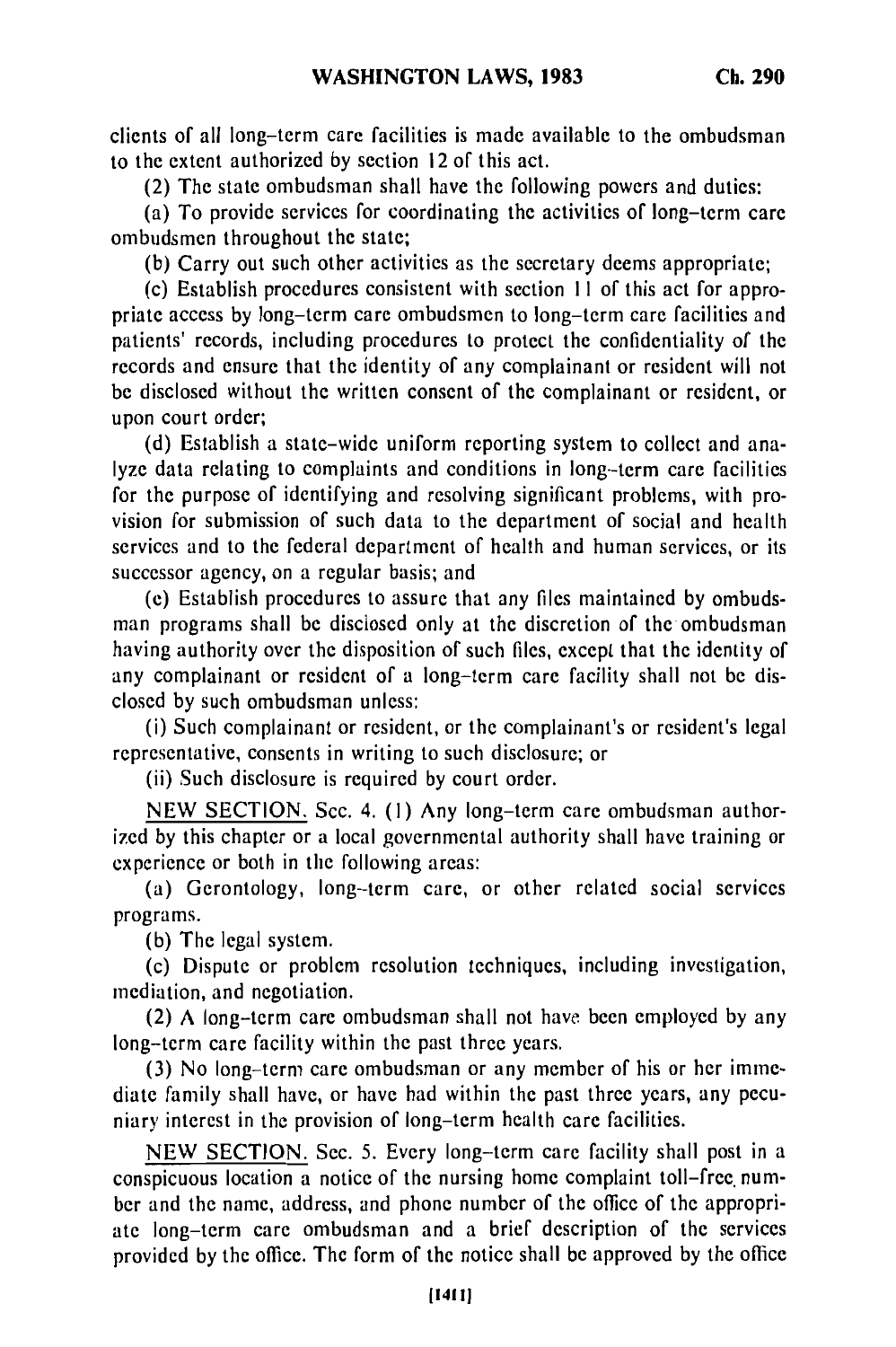and the organization responsible for maintaining the nursing home complaint toll-free number. This information shall also be distributed to the residents, family members, and legal guardians upon the resident's admission to the facility.

NEW SECTION. Sec. 6. A long-term care ombudsman shall:

**(1)** Investigate and resolve complaints made by or on behalf of older individuals who are residents of long-term care facilities relating to administrative action which may adversely affect the health, safety, welfare, and rights of these individuals;

(2) Monitor the development and implementation of federal, state, and local laws, rules, regulations, and policies with respect to long-term care facilities in this state;

(3) Provide information as appropriate to public agencies regarding the problems of individuals residing in long-term care facilities; and

(4) Provide for training volunteers and promoting the development of citizen organizations to participate in the ombudsman program. Volunteers shall not be used for complaint investigation or problem resolution activities authorized in subsection (1) of this section.

NEW SECTION. Sec. 7. (1) The office of the state long-term care ombudsman shall develop referral procedures for ail long-term care ombudsman programs to refer any complaint to any appropriate state or local government agency. The department of social and health services shall act as quickly as possible on any complaint referred to them by a long-term care ombudsman.

(2) The department of social and health services shall respond to any complaint against a long-term care facility which was referred to it by a long-term care ombudsman and shall forward to that ombudsman a summary of the results of the investigation and action proposed or taken.

NEW SECTION. Sec. 8. (I) The office of the state long-term care ombudsman shall develop procedures governing the right of entry of all long-term care ombudsmen to long-term care facilities and shall have access to residents with provisions made for privacy for the purpose of hearing, investigating, and resolving complaints of, and rendering advice to, individuals who are patients or residents of the facilities at any time deemed necessary and reasonable by the state ombudsman to effectively carry out the provisions of this chapter.

(2) Nothing in this chapter restricts, limits, or increases any existing right of any organizations or individuals not described in subsection (I) of this section to enter or provide assistance to patients or residents of longterm care facilities.

(3) Nothing in this chapter restricts any right or privilege of any patient or resident of a long-term care facility to receive visitors of his or her choice.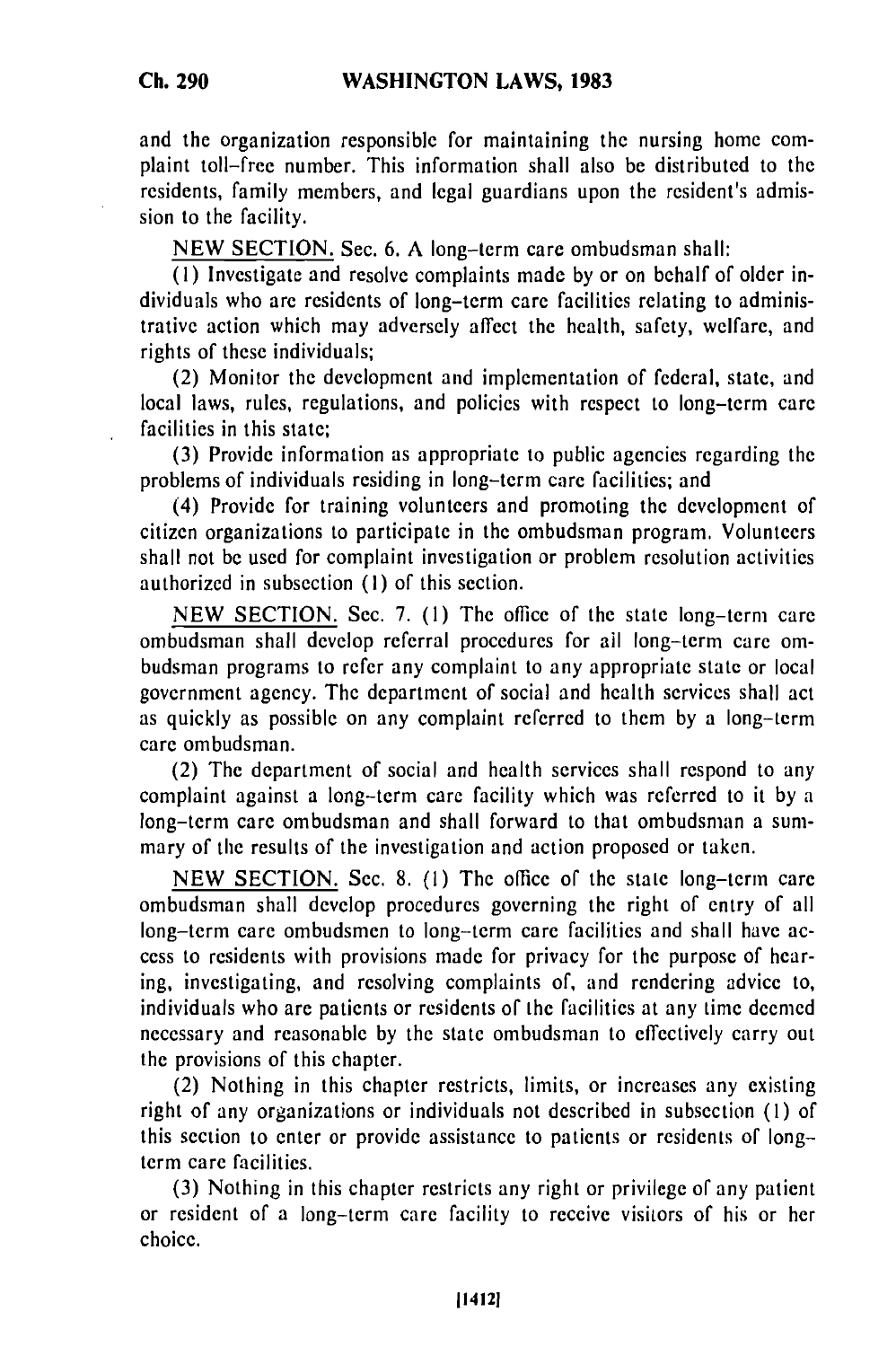NEW SECTION. Sec. 9. **(1)** No long-term care ombudsman is liable for good faith performance of responsibilities under this chapter.

(2) No discriminatory, disciplinary, or retaliatory action may be taken against any employee of a facility or agency, any patient, resident, or client of a long-term care facility, or any volunteer, for any communication made, or information given or disclosed, to aid the long-term care ombudsman in carrying out its duties and responsibilities, unless the same was done maliciously or without good faith. This subsection is not intended to infringe on the rights of the employer to supervise, discipline, or terminate an employee for other reasons.

(3) All communications by a long-term care ombudsman, if reasonably related to the requirements of that individual's responsibilities under this chapter and done in good faith, are privileged and that privilege shall serve as a defense to any action in libel or slander.

(4) A representative of the office is exempt from being required to testify in court as to any confidential matters except as the court may deem necessary to enforce this chapter.

NEW SECTION. Sec. 10. The office shall prepare and submit by January 1 of each year a report on the operations of the office to the governor, the legislature, the federal commissioner on aging, any area agencies on aging, and the department. The report shall include information on complaints and conditions in long-term care facilities and may include recommendations for policy and program changes and appropriate supporting data.

NEW SECTION. Sec. 11. All records and files of long-term care ombudsmen relating to any complaint or investigation made pursuant to carrying out their duties and the identities of complainants, witnesses, patients, or residents shall remain confidential unless disclosure is authorized by the patient or resident or his or her guardian or legal representative. No disclosures may be made outside the office without the consent of any named witnesses, resident, patient, client, or complainant unless the disclosure is made without the identity of any of these individuals being disclosed.

NEW SECTION. Sec. 12. It is the intent that federal requirements be complied with and the department annually expend at least one percent of the state's allotment of social services funds from Title III B of the Older Americans Act of 1965, as it exists as of the effective date of this act, or twenty thousand dollars, whichever is greater to establish the state longterm care ombudsman program established by this chapter if funds are appropriated by the legislature.

Sec. 13. Section **1,** chapter 109, Laws of 1979 and RCW 36.39.060 are each amended to read as follows:

M1) Counties, cities, and towns are granted the authority, and it is hereby declared to be a public purpose for counties, cities, and towns, to establish and administer senior citizens programs either directly or by creating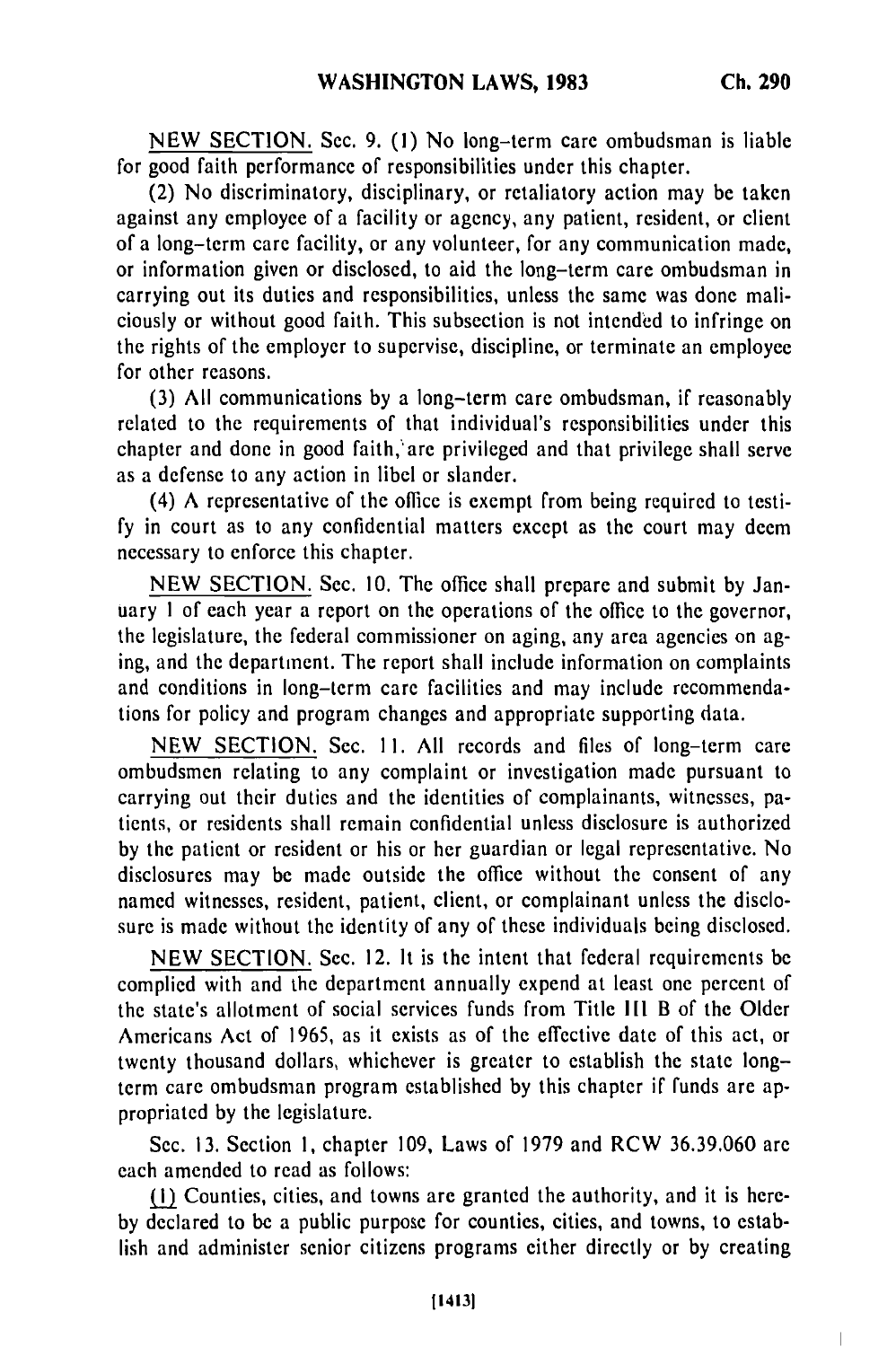public corporations or authorities to carry out the programs and to expend their own funds for such purposes, as well as to expend federal, state, or private funds that are made available for such purposes. Such federal funds shall include, but not be limited to, funds provided under the federal older Americans act, as amended (42 U.S.C. Sec. 3001 et seq.).

(2) Counties, cities, and towns may establish and administer long-term care ombudsman programs for residents, patients, and clients if such a program is not prohibited **by** federal or state law. Such local ombudsman programs shall be coordinated with the efforts of other long-term care ombudsman programs, including the office of the state long-term care ombudsman established in section 3 of this act, to avoid multiple investigation of complaints.

Sec. 14. Section 4, chapter 131, Laws of 1975-'76 2nd ex. sess. as amended by section 3, chapter 321, Laws of 1977 ex. sess. and RCW 74- .38.040 are each amended to read as follows:

The community based services for low-income eligible persons provided by the department or the respective area agencies may include:

**(1)** Access services designed to provide identification of eligible persons, assessment of individual needs, reference to the appropriate service, and follow-up service where required. These services shall include information and referral, outreach, transportation and counseling;

(2) Day care offered on a regular, recurrent basis. General nursing, rehabilitation, personal care, nutritional services, social casework, mental health as provided pursuant to chapter 71.24 RCW and/or limited transportation services may be made available within this program;

(3) In-home care for persons, including basic health care; performance of various household tasks and other necessary chores, or, a combination of these services;

(4) Counseling on death for the terminally ill and care and attendance at the time of death; except, that this is not to include reimbursement for the use of life-sustaining mechanisms;

(5) Health services which will identify health needs and which are designed to avoid institutionalization; assist in securing admission to medical institutions or other health related facilities when required; and, assist in obtaining health services from public or private agencies or providers of health services. These services shall include health screening and evaluation, in-home services, health education, and such health appliances which will further the independence and well-being of the person;

(6) The provision of low cost, nutritionally sound meals in central locations or in the person's home in the instance of incapacity. Also, supportive services may be provided in nutritional education, shopping assistance, diet counseling and other services to sustain the nutritional well-being of these persons;